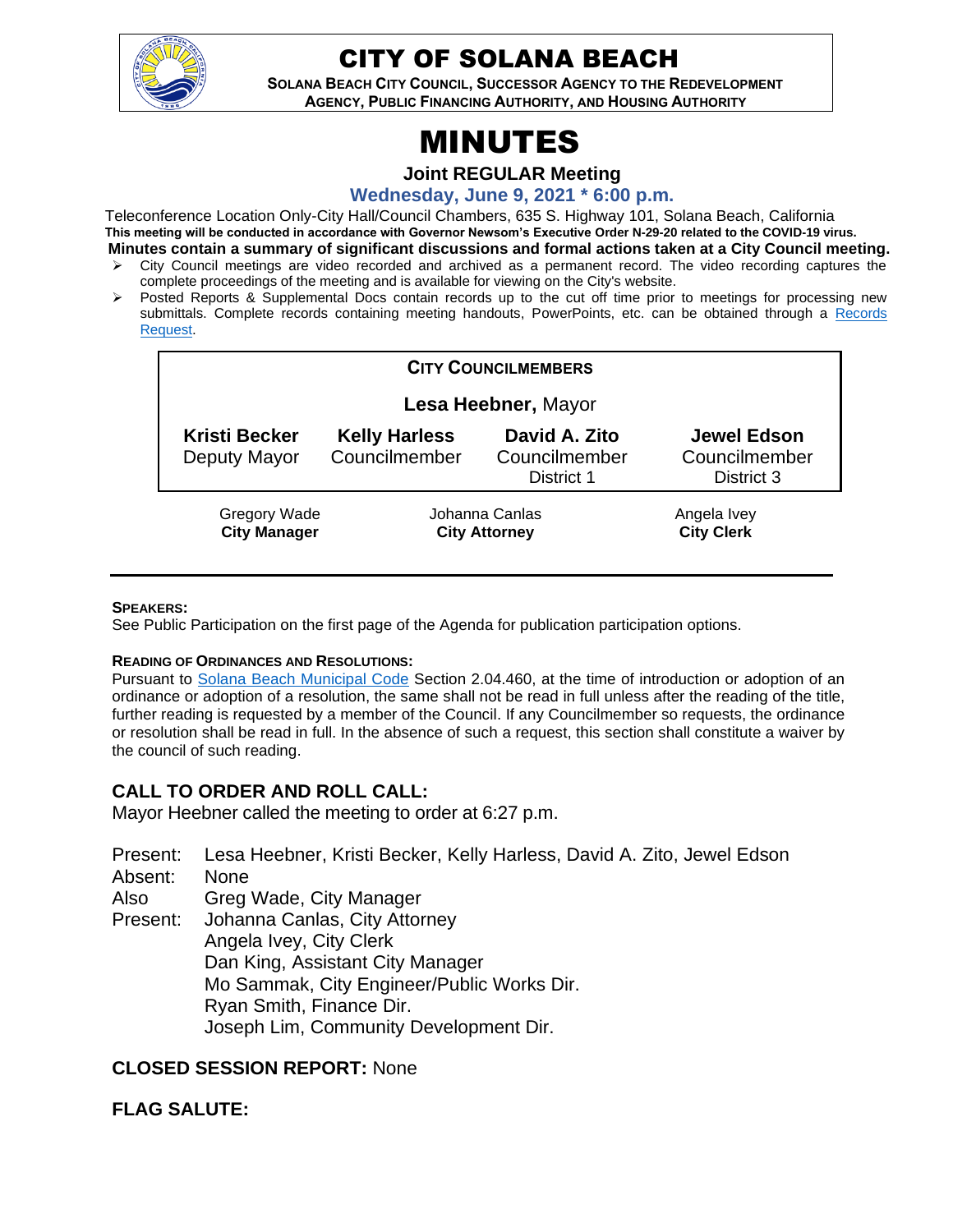# **APPROVAL OF AGENDA:**

**Motion:** Moved by Deputy Mayor Becker and second by Councilmember Edson to approve. **Approved 5/0.** Ayes: Heebner, Becker, Harless, Zito, Edson. Noes: None. Motion carried unanimously.

#### **ORAL COMMUNICATIONS:**

*Note to Public: Refer to Public Participation for information on how to submit public comment.*  This portion of the agenda provides an opportunity for members of the public to address the City Council on items relating to City business and not appearing on today's agenda by having submitted written comments for the record to be filed with the record or by registering to join the virtual meeting online to speak live, per the Public Participation instructions on the Agenda.

Comments relating to items on this evening's agenda are taken at the time the items are heard. Pursuant to the Brown Act, no action shall be taken by the City Council on public comment items. Council may refer items to the City Manager for placement on a future agenda. The maximum time allotted for each speaker is THREE MINUTES (SBMC 2.04.190). Oral Communications – [Supplemental Docs \(upd.6-9-21 at](https://solanabeach.govoffice3.com/vertical/Sites/%7B840804C2-F869-4904-9AE3-720581350CE7%7D/uploads/Item_OC_-_Supplemental_Docs_(upd._6-9145pm)_-_O.pdf) 1:45pm)

Due to Virtual Mtgs at this time: Public Comments were accepted ahead of the mtg. since there is no in-person ability to submit them at the time of speaking.

Karl Rudnick presented a PowerPoint (on file) and spoke about electric bikes, the San Diego County Bicycle Coalition's educational efforts, and asked Solana Beach to support a local flyer at a cost of \$1,200 for 3,000 flyers.

Kristine Schindler spoke about spending more of her efforts in Encinitas where she had moved, that she would still advocate for complete streets with beauty and safety, and her work with the community, Council, and Staff.

#### **COUNCIL COMMUNITY ANNOUNCEMENTS / COMMENTARY:**

*An opportunity for City Council to make brief announcements or report on their activities. These items are not agendized for official City business with no action or substantive discussion.* 

#### **A. CONSENT CALENDAR:** (Action Items) (A.1. - A.12.)

*Note to Public: Refer to Public Participation for information on how to submit public comment.* 

Items listed on the Consent Calendar are to be acted in a single action of the City Council unless pulled for discussion.

Any member of the public may address the City Council on an item of concern by submitting written correspondence for the record to be filed with the record or by registering to join the virtual meeting online to speak live, per the Public Participation instructions on the Agenda. The maximum time allotted for each speaker is THREE MINUTES (SBMC 2.04.190).

Those items removed from the Consent Calendar by a member of the Council will be trailed to the end of the agenda, while Consent Calendar items removed by the public will be discussed immediately after approval of the Consent Calendar.

# **A.1. Minutes of the City Council.**

Recommendation: That the City Council

1. Approve the Minutes of City Council meetings held April 28, 2021 and May 12, 2021.

Approved Minutes [http://www.ci.solana-beach.ca.us/index.asp?SEC=F0F1200D-21C6-4A88-8AE1-0BC07C1A81A7&Type=B\\_BASIC](http://www.ci.solana-beach.ca.us/index.asp?SEC=F0F1200D-21C6-4A88-8AE1-0BC07C1A81A7&Type=B_BASIC) **Motion:** Moved by Councilmember Edson and second by Deputy Mayor Becker to approve. **Approved 5/0.** Ayes: Heebner, Becker, Harless, Zito, Edson. Noes: None. Motion carried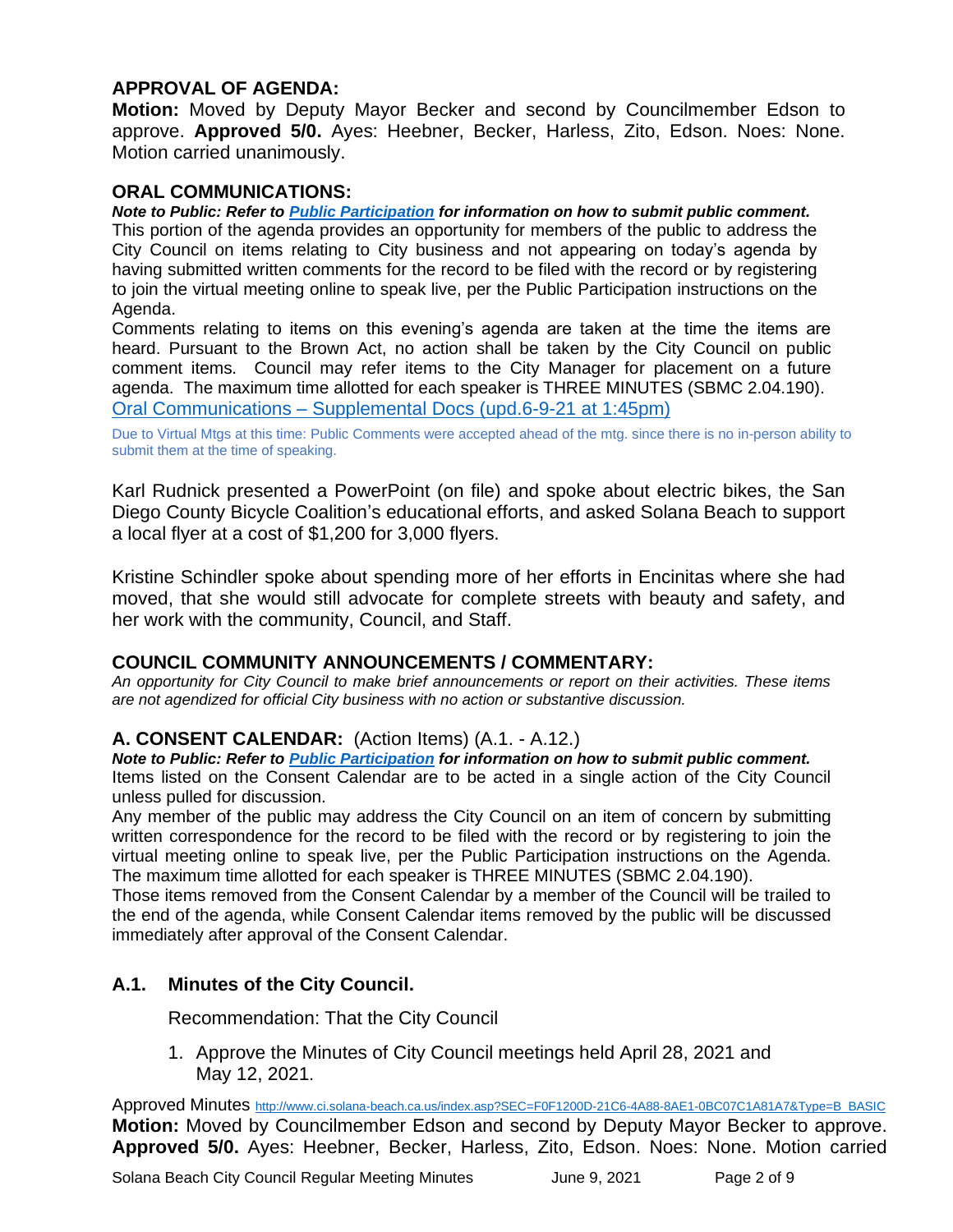unanimously.

# **A.2. Register Of Demands.** (File 0300-30)

Recommendation: That the City Council

1. Ratify the list of demands for May 8, 2021 – May 21, 2021.

[Item A.2. Report \(click here\)](https://solanabeach.govoffice3.com/vertical/Sites/%7B840804C2-F869-4904-9AE3-720581350CE7%7D/uploads/Item_A.2._Report_(click_here)_-_06-09-21_O.pdf)

**Motion:** Moved by Councilmember Edson and second by Deputy Mayor Becker to approve. **Approved 5/0.** Ayes: Heebner, Becker, Harless, Zito, Edson. Noes: None. Motion carried unanimously.

# **A.3. General Fund Budget Adjustments for Fiscal Year 2020/21.** (File 0330-30)

Recommendation: That the City Council

1. Receive the report listing changes made to the Fiscal Year 2020-2021 General Fund Adopted Budget.

[Item A.3. Report \(click here\)](https://solanabeach.govoffice3.com/vertical/Sites/%7B840804C2-F869-4904-9AE3-720581350CE7%7D/uploads/Item_A.3._Report_(click_here)_-_06-09-21_O.pdf)

**Motion:** Moved by Councilmember Edson and second by Deputy Mayor Becker to approve. **Approved 5/0.** Ayes: Heebner, Becker, Harless, Zito, Edson. Noes: None. Motion carried unanimously.

**A.4. Fiscal Year 2021/22 Municipal Improvement Districts Benefit (MID) Fees.** (File 0495-20)

Recommendation: That the City Council

- 1. Approve **Resolution 2021-069**, setting the Benefit Charges for MID No. 9C, Santa Fe Hills, at \$232.10 per unit for FY 2021/22.
- 2. Approve **Resolution 2021-070**, setting the Benefit Charges for MID No. 9E, Isla Verde, at \$68.74 per unit for FY 2021/22.
- 3. Approve **Resolution 2021-071**, setting the Benefit Charges for MID No. 9H, San Elijo Hills # 2, at \$289.58 per unit for FY 2021/22.
- 4. Approve **Resolution 2021-072**, setting the Benefit Charges for MID No. 33, Highway 101/Railroad Right-of-Way, at \$3.12 per unit for FY 2021/22.

[Item A.4. Report \(click here\)](https://solanabeach.govoffice3.com/vertical/Sites/%7B840804C2-F869-4904-9AE3-720581350CE7%7D/uploads/Item_A.4._Report_(click_here)_06-09-21_O.pdf)

*Posted Reports & Supplemental Docs contain records up to the cut off time, prior to the start of the meeting, for processing new submittals. The final official record containing handouts, PowerPoints, etc. can be obtained through a Records Request to the City Clerk's Office.*

**Motion:** Moved by Councilmember Edson and second by Deputy Mayor Becker to approve. **Approved 5/0.** Ayes: Heebner, Becker, Harless, Zito, Edson. Noes: None. Motion carried unanimously.

# **A.5. Fiscal Year 2021/22 Fire Benefit Fee.** (File 0390-23)

Recommendation: That the City Council

- 1. Adopt **Resolution 2021-073**:
	- a. Setting the FY 2021/22 Fire Benefit Fee at \$10.00 per unit, and
	- b. Approving the Fee for levying on the tax roll.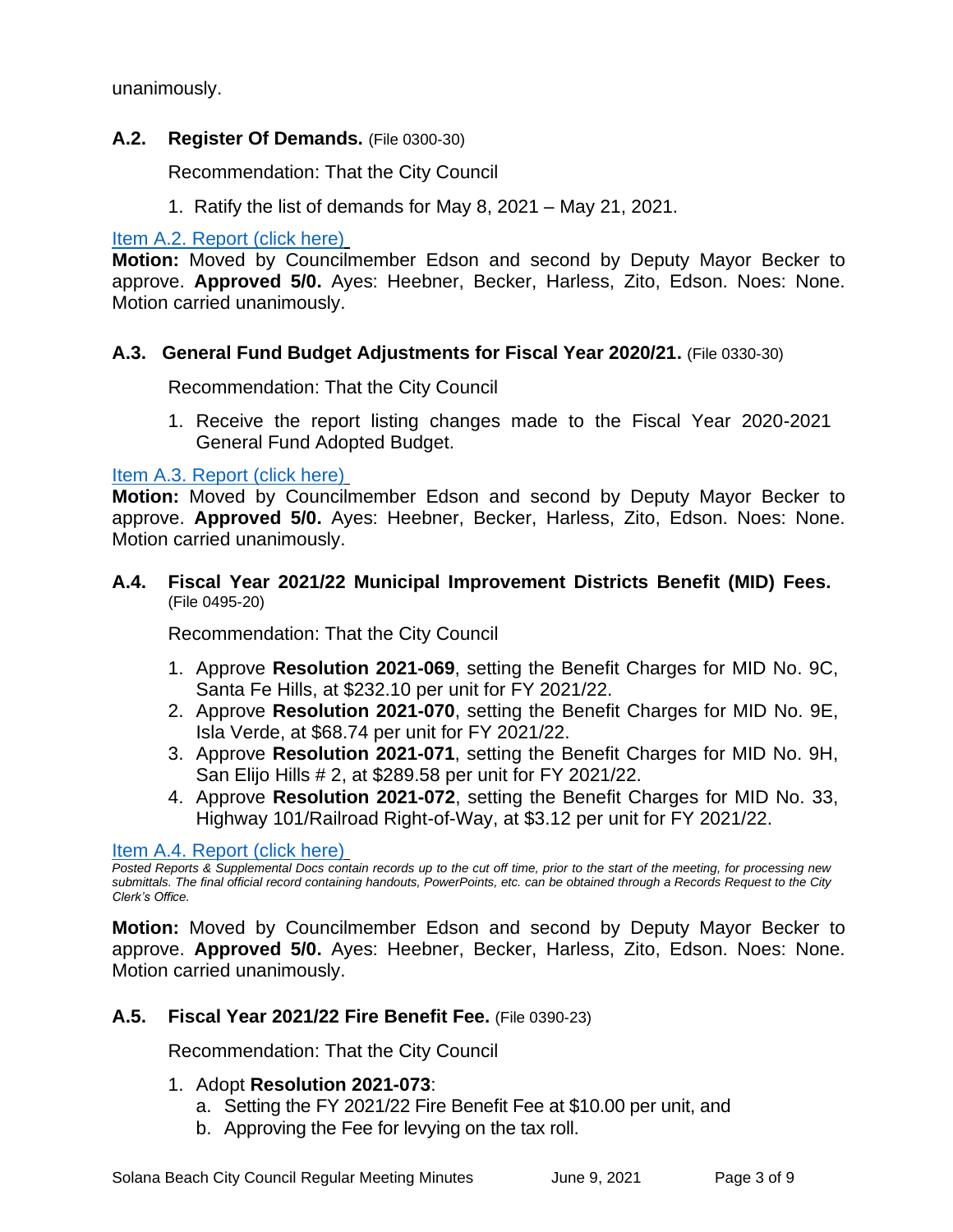[Item A.5. Report](https://solanabeach.govoffice3.com/vertical/Sites/%7B840804C2-F869-4904-9AE3-720581350CE7%7D/uploads/Item_A.5._Report_(click_here)_-_06-09-21_O.pdf) (click here)

*Posted Reports & Supplemental Docs contain records up to the cut off time, prior to the start of the meeting, for processing new submittals. The final official record containing handouts, PowerPoints, etc. can be obtained through a Records Request to the City Clerk's Office.*

**Motion:** Moved by Councilmember Edson and second by Deputy Mayor Becker to approve. **Approved 5/0.** Ayes: Heebner, Becker, Harless, Zito, Edson. Noes: None. Motion carried unanimously.

# **A.6. WageWorks/HealthEquity Amendment.** (File 0520-30)

Recommendation: That the City Council

1. Adopt **Resolution 2021-084** approving and authorizing the City Manager to execute the temporary amendment with WageWorks/HealthEquity in order to comply with options available under The Consolidated Appropriations Act, 2021 for Flexible Spending Accounts.

#### [Item A.6. Report \(click here\)](https://solanabeach.govoffice3.com/vertical/Sites/%7B840804C2-F869-4904-9AE3-720581350CE7%7D/uploads/Item_A.6._Report_(click_here)_-_06-09-21_O.pdf)

*Posted Reports & Supplemental Docs contain records up to the cut off time, prior to the start of the meeting, for processing new submittals. The final official record containing handouts, PowerPoints, etc. can be obtained through a Records Request to the City Clerk's Office.*

**Motion:** Moved by Councilmember Edson and second by Deputy Mayor Becker to approve. **Approved 5/0.** Ayes: Heebner, Becker, Harless, Zito, Edson. Noes: None. Motion carried unanimously.

# **A.7. City Hall and Fire Station Water Damage Repair Project.** (File 0700-25)

Recommendation: That the City Council

# 1. Adopt **Resolution 2021-077:**

- a. Accepting as complete the City Hall and Fire Station Water Damage Repair Project, Bid 2020-02, constructed by War Rhino, Inc.
- b. Authorizing the City Clerk to file a Notice of Completion.

[Item A.7. Report \(click here\)](https://solanabeach.govoffice3.com/vertical/Sites/%7B840804C2-F869-4904-9AE3-720581350CE7%7D/uploads/Item_A.7._Report_(click_here)_-_06-09-21_O.pdf)

*Posted Reports & Supplemental Docs contain records up to the cut off time, prior to the start of the meeting, for processing new submittals. The final official record containing handouts, PowerPoints, etc. can be obtained through a Records Request to the City Clerk's Office.*

**Motion:** Moved by Councilmember Edson and second by Deputy Mayor Becker to approve. **Approved 5/0.** Ayes: Heebner, Becker, Harless, Zito, Edson. Noes: None. Motion carried unanimously.

#### **A.8. Glenmont Underground Utility District Seed Money & Boundary Revision.** (File 1010-90)

Recommendation: That the City Council

1. Adopt **Resolution 2021-068** approving the additional payment of an amount not to exceed \$25,000 from the City's share of CPUC Rule 20A funds in seed money to cover the design costs for the preparation of preliminary plans and preliminary cost estimate by SDG&E for the revised district boundary that would add properties along a portion of Marview Drive and all of Ford Avenue to the Glenmont Avenue Underground Utility District.

Item A.8. [Report \(click here\)](https://solanabeach.govoffice3.com/vertical/Sites/%7B840804C2-F869-4904-9AE3-720581350CE7%7D/uploads/Item_A.8._Report_(click_here)_-_06-09-21_O.pdf)

*Posted Reports & Supplemental Docs contain records up to the cut off time, prior to the start of the meeting, for processing new submittals. The final official record containing handouts, PowerPoints, etc. can be obtained through a Records Request to the City Clerk's Office.*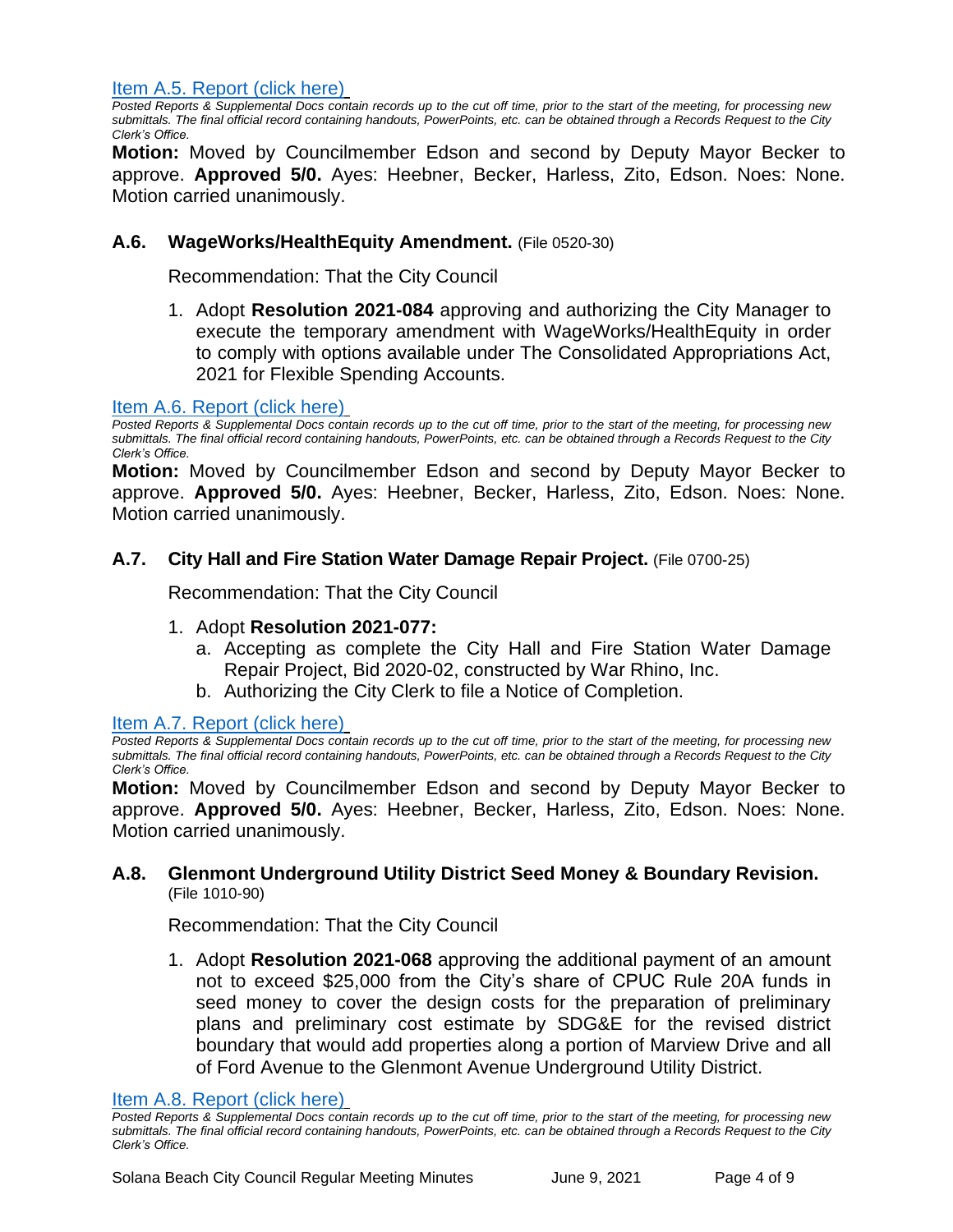**Motion:** Moved by Councilmember Edson and second by Deputy Mayor Becker to approve. **Approved 5/0.** Ayes: Heebner, Becker, Harless, Zito, Edson. Noes: None. Motion carried unanimously.

# **A.9. Streetlight Maintenance and Repairs.** (File 0820-60)

Recommendation: That the City Council

# 1. Adopt **Resolution 2021-067**:

- a. Authorizing the City Manager to execute an agreement with Siemens Mobility, Inc. for FY 2021/22 for streetlight maintenance and repairs services, at an amount not to exceed \$65,800.
- b. Authorizing the City Manager to extend the agreement for four additional one-year terms, at the City's option, at an amount not to exceed the budgeted amount for each year.

# [Item A.9. Report \(click here\)](https://solanabeach.govoffice3.com/vertical/Sites/%7B840804C2-F869-4904-9AE3-720581350CE7%7D/uploads/Item_A.9._Report_(click_here)_-_06-09-21_O.pdf)

*Posted Reports & Supplemental Docs contain records up to the cut off time, prior to the start of the meeting, for processing new submittals. The final official record containing handouts, PowerPoints, etc. can be obtained through a Records Request to the City Clerk's Office.*

**Motion:** Moved by Councilmember Edson and second by Deputy Mayor Becker to approve. **Approved 5/0.** Ayes: Heebner, Becker, Harless, Zito, Edson. Noes: None. Motion carried unanimously.

# **A.10. Solana Energy Alliance (SEA) Decertification.** (File 1010-45)

Recommendation: That the City Council

1. Adopt **Resolution 2021-085** decertifying Solana Energy Alliance as a community choice aggregator.

[Item A.10. Report \(click](https://solanabeach.govoffice3.com/vertical/Sites/%7B840804C2-F869-4904-9AE3-720581350CE7%7D/uploads/Item_A.10._Report_(click_here)_-_06-09-21_O.pdf) here)

*Posted Reports & Supplemental Docs contain records up to the cut off time, prior to the start of the meeting, for processing new submittals. The final official record containing handouts, PowerPoints, etc. can be obtained through a Records Request to the City Clerk's Office.*

**Motion:** Moved by Councilmember Edson and second by Deputy Mayor Becker to approve. **Approved 5/0.** Ayes: Heebner, Becker, Harless, Zito, Edson. Noes: None. Motion carried unanimously.

# **A.11. Community Development Professional Services.** (File 0600-05)

Recommendation: That the City Council

1. Adopt **Resolution 2021-078** authorizing the City Manager to execute Professional Services Agreements with Data Ticket, Summit Environmental, Telecom Law Firm and Warwick Consulting Group.

[Item A.11. Report \(click here\)](https://solanabeach.govoffice3.com/vertical/Sites/%7B840804C2-F869-4904-9AE3-720581350CE7%7D/uploads/Item_A.11._Report_(click_here)_-_06-09-21_O.pdf)

*Posted Reports & Supplemental Docs contain records up to the cut off time, prior to the start of the meeting, for processing new submittals. The final official record containing handouts, PowerPoints, etc. can be obtained through a Records Request to the City Clerk's Office.*

**Motion:** Moved by Councilmember Edson and second by Deputy Mayor Becker to approve. **Approved 5/0.** Ayes: Heebner, Becker, Harless, Zito, Edson. Noes: None. Motion carried unanimously.

# **A.12. Building and Safety Plan Review and Inspection Services**. (File 0800-20)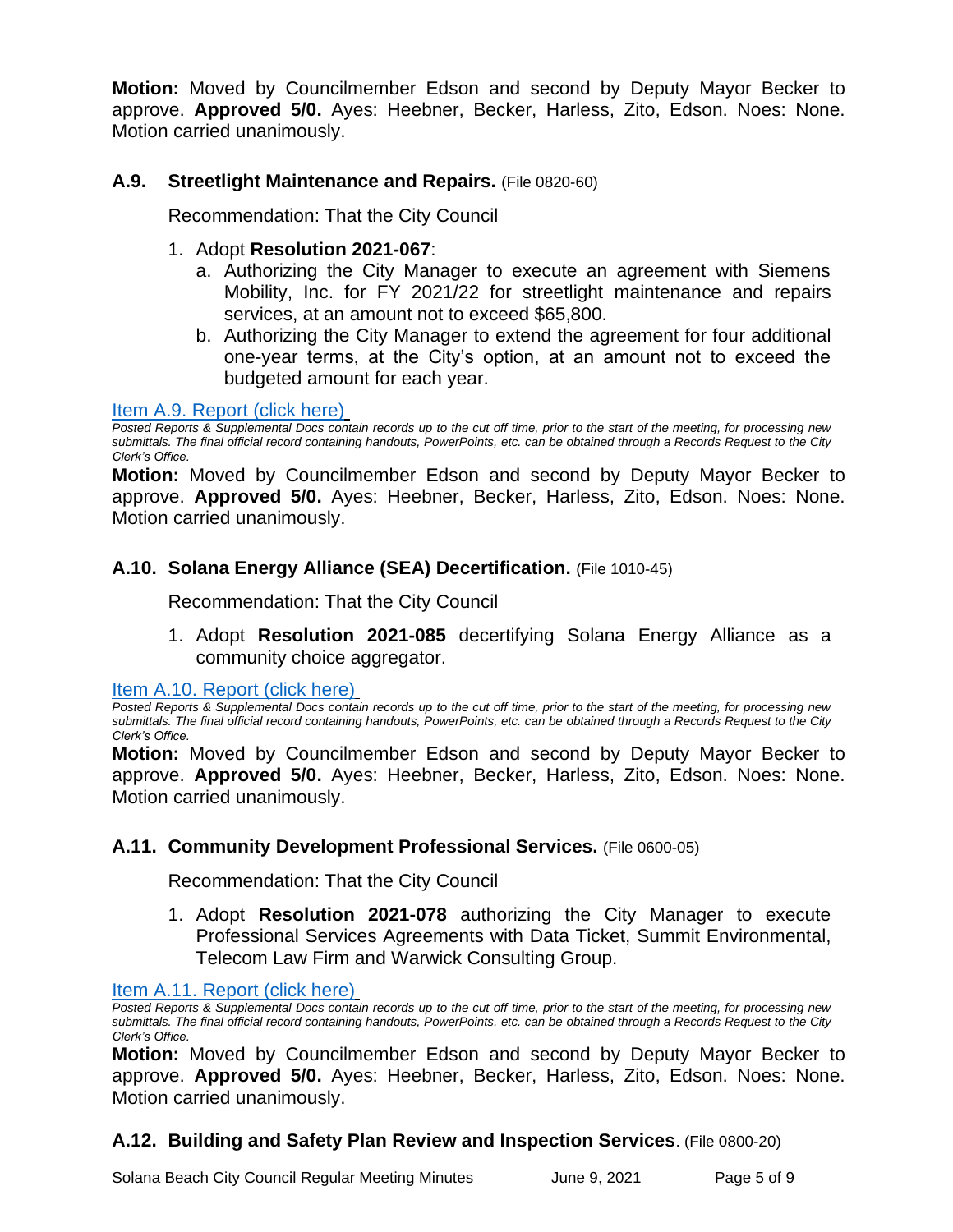Recommendation: That the City Council

1. Adopt **Resolution 2021-079** authorizing the City Manager to execute a Professional Services Agreement with EsGil at the fixed rate of 55% of the building plan review and permit fees for one (1) year with four (4) additional one (1) year optional extensions at the City Manager's discretion.

#### [Item A.12. Report \(click here\)](https://solanabeach.govoffice3.com/vertical/Sites/%7B840804C2-F869-4904-9AE3-720581350CE7%7D/uploads/Item_A.12._Report_(click_here)_-_06-09-21_O.pdf)

*Posted Reports & Supplemental Docs contain records up to the cut off time, prior to the start of the meeting, for processing new submittals. The final official record containing handouts, PowerPoints, etc. can be obtained through a Records Request to the City Clerk's Office.*

**Motion:** Moved by Councilmember Edson and second by Deputy Mayor Becker to approve. **Approved 5/0.** Ayes: Heebner, Becker, Harless, Zito, Edson. Noes: None. Motion carried unanimously.

#### **B. PUBLIC HEARINGS:** (B.1.)

*Note to Public: Refer to Public Participation for information on how to submit public comment.*  Any member of the public may address the City Council on an item of concern by submitting written correspondence for the record to be filed with the record or by registering to join the virtual meeting online to speak live, per the Public Participation instructions on the Agenda. The maximum time allotted for each speaker is THREE MINUTES (SBMC 2.04.190).

An applicant or designee(s) for a private development/business project, for which the public hearing is being held, is allotted a total of fifteen minutes to speak, as per SBMC 2.04.210. A portion of the fifteen minutes may be saved to respond to those who speak in opposition. All other speakers have three minutes each.

After considering all of the evidence, including written materials and oral testimony, the City Council must make a decision supported by findings and the findings must be supported by substantial evidence in the record.

# **B.1. Public Hearing: 512, 516, 524, 538 S. Nardo Ave., Applicant: Ocean Ranch Estates, LLC, Case: MOD20-003.** (File 0600-40)

The proposed project meets the minimum objective requirements under the SBMC, is consistent with the General Plan and may be found, as conditioned, to meet the discretionary findings to approve a modification to the approved DRP and SUB/TPM. Therefore, Staff recommends that the City Council:

- 1. Conduct the Public Hearing: Open the Public Hearing, Report Council Disclosures, Receive Public Testimony, Close the Public Hearing.
- 2. If the City Council makes the requisite findings and approves the project, adopt **Resolution 2021-054** conditionally approving a modification to the DRP and SUB/TPM to relocate the proposed 8-ince sewer line into a newly proposed easement and add roadside infiltration swales along Bell Ranch Road and an infiltration basin in front of Lot 2 during phase one of the project on property at 512 through 538 South Nardo Avenue, Solana Beach.

[Item B.1. Report \(click here\)](https://solanabeach.govoffice3.com/vertical/Sites/%7B840804C2-F869-4904-9AE3-720581350CE7%7D/uploads/Item_B.1._Report_(click_here)_-_06-09-21_O.pdf)

[Item B.1. Supplemental Docs \(upd.](https://solanabeach.govoffice3.com/vertical/Sites/%7B840804C2-F869-4904-9AE3-720581350CE7%7D/uploads/Item_B.1._Supplemental_Docs_(upd._6-9_1255pm)_-_O.pdf) 6-9-21 at 1:05pm)

Deputy Mayor Becker recused herself having property within 500 ft. of the project area.

*Posted Reports & Supplemental Docs contain records up to the cut off time, prior to the start of the meeting, for processing new submittals. The final official record containing handouts, PowerPoints, etc. can be obtained through a Records Request to the City Clerk's Office.*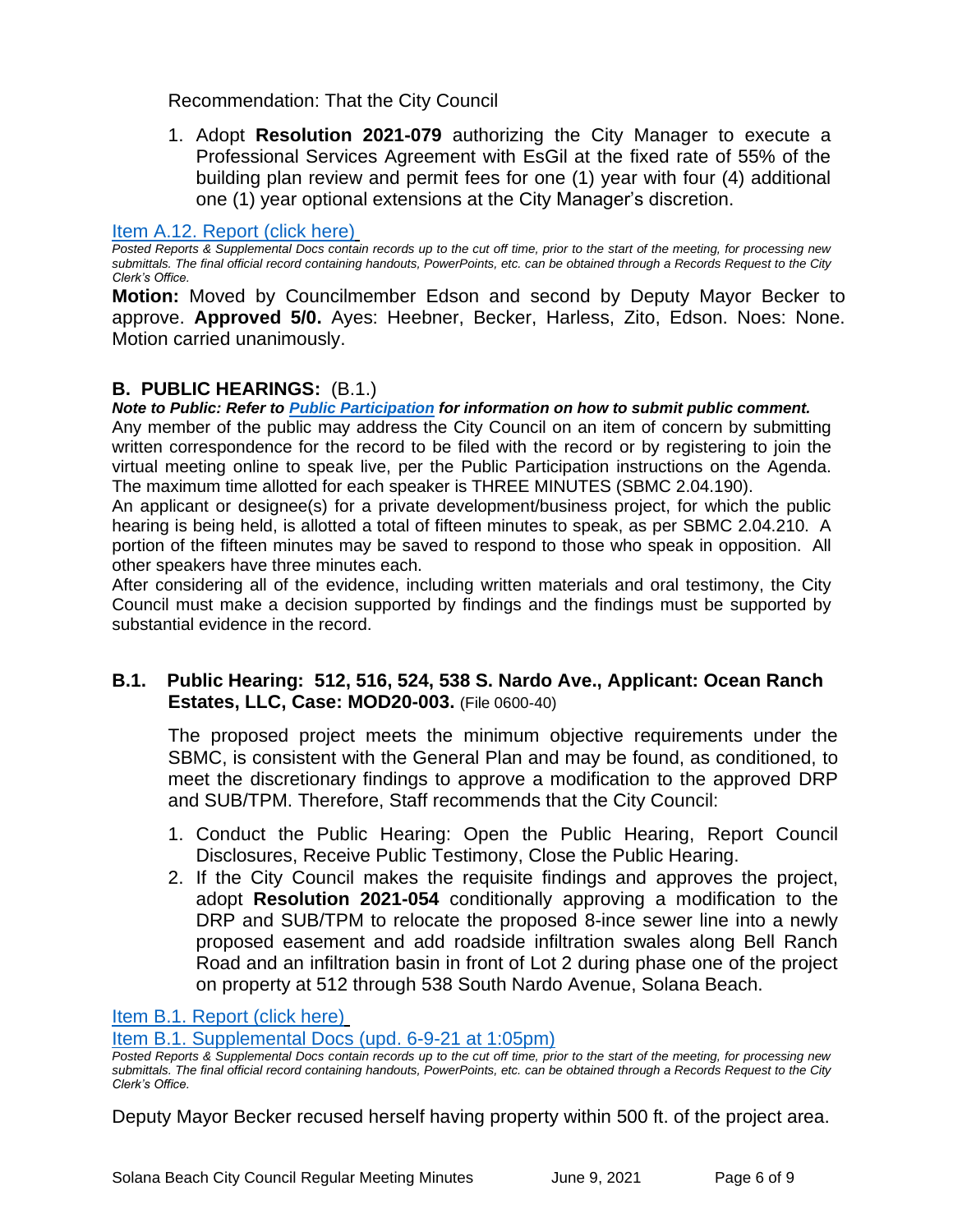Greg Wade, City Manager, introduced the item.

Corey Andrews, Principal Planner, presented a PowerPoint (on file)

Mayor Heebner opened the public hearing.

Council disclosures.

Councilmember Edson disclosed that she had an ownership in a property that touched the 1,000 sq. ft. radius, that the project and modifications would not materially impact her property, and that she was able to make a fair and impartial decision.

Council and Staff discussed that the proposed 20 ft. wide sewer easement would be the required space to service the sewer, that an easement agreement would be recorded that would allow some landscaping and fencing subject to an encroachment maintenance agreement, that the trenching would not change elevations or street profiles, the infiltration swales construction and the maintenance by the applicant or the HOA, the safety of surrounding improvements, that the required walkway improvements would require the applicant to flatten the slope fronting the walk area, and whether concrete or decomposed granite (DG) was the best material for the pedestrian walkway.

Nicholas Nicholas, Applicant, Ocean Ranch Estates, spoke about the materials and the overall project.

Justin Suiter, Applicant's Engineer, Pasco, Laret, Suiter & Assoc., spoke about the biofiltration basin and infiltration swales, coordinating the downhill drainage with the neighbors, landscaping the swale, coordinating the sewer connection through neighbors properties, the sewer work would decrease the grading approximately 75%, working with the Monken's landscaping requests, and the slope area being located within the City's hillside overlay zone and limitation of what they can do to the slope, and the neighbor's request for landscape trimming at the fence line could be conducted within the access restrictions of the hillside overlay zone.

Laura Wilf, neighbor, said they were not aware of the walkway on Nardo that was already approved in 2019, that she submitted to Council today the signatures of 4 other neighbors requesting that the sidewalk not be approved at this time since it does not connect to any other sidewalk, that it may confuse pedestrians and create a safety issue crossing the street, not favoring DG because it tracks on people's shoes to the inside of the house, and she requested that the sidewalk and street traffic be researched further before proceeding with that portion of the project.

**Motion:** Moved by Councilmember Harless and second by Councilmember Zito to close the public hearing. **Approved 4/0/1** Ayes: Heebner, Harless, Zito, Edson. Noes: None. Absent: Becker (Recused). Motion carried.

Council and Staff discussed the right-of-way improvements, offsite improvements were often required, that the right-of-way improvements did not always require sidewalks along with other improvements and depended on the scope and extent of the project, that right-of-way improvements could include decomposed granite walking surface and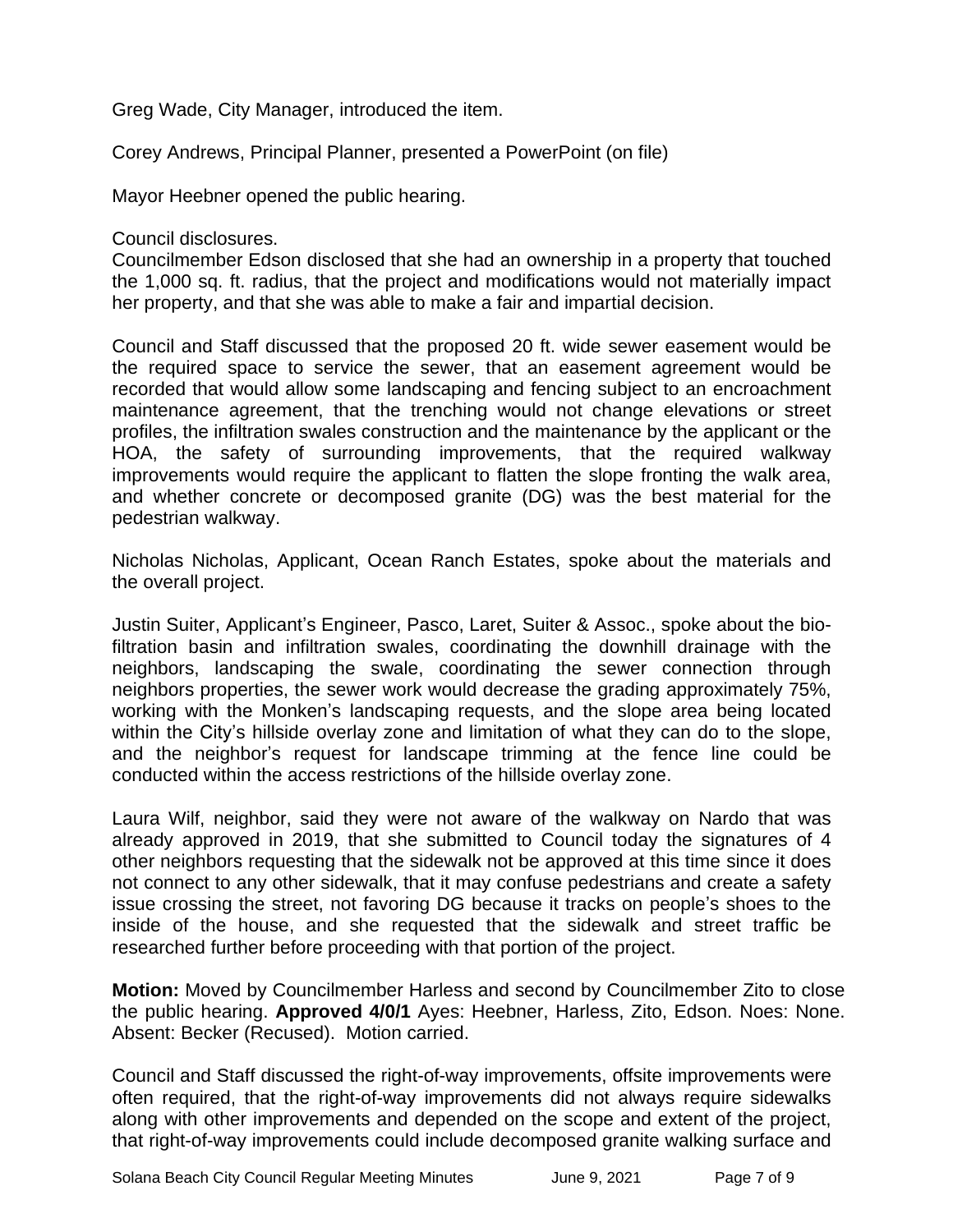sometimes a combined walking and parking area of 10 ft. width, that this sidewalk improvement was thought to effectuate a consistent pedestrian pathway going in at Solana Highlands, the City Engineer met with the neighbors regarding the willingness to dedicate the easement to the City and reviewed the impacts and the purpose of the 20 ft. wide sewer easement, and that this easement would be a recorded document.

Discussion continued regarding not always requiring sidewalks, the consistency of the decomposed granite (DG) pathways, that the parties could enter into a private agreement regarding landscaping between the properties, the intent of the sidewalk was to be consistent with other pedestrian pathways connecting to this area, and whether to allow for either DG or concrete in the future.

**Motion:** Moved by Councilmember Zito and second by Councilmember Edson to approve Staff recommendation. **Approved 4/0/1:** Ayes: Heebner, Becker, Harless, Zito, Edson. Noes: None. Absent: Becker (recused). Motion carried.

Mayor Heebner recessed the meeting for a break and 8:08 p.m. and reconvened at 8:11 p.m.

# **C. STAFF REPORTS: (C.1.)**

*Note to Public: Refer to Public Participation for information on how to submit public comment.*  Any member of the public may address the City Council on an item of concern by submitting written correspondence for the record to be filed with the record or by registering to join the virtual meeting online to speak live, per the Public Participation instructions on the Agenda. The maximum time allotted for each speaker is THREE MINUTES (SBMC 2.04.190).

# **C.1. Fiscal Year (FY) 2021/22 Community Grant Program Requests.** (File 0330-25)

Recommendation: That the City Council

1. Receive the Staff Report, Community Grant applications and consider the presentations from the grant applicants. This item will come back to the City Council at the June 23, 2021 City Council Meeting for Council's grant allocations.

#### Item C.1. Report (click here)

*Posted Reports & Supplemental Docs contain records up to the cut off time, prior to the start of the meeting, for processing new submittals. The final official record containing handouts, PowerPoints, etc. can be obtained through a Records Request to the City Clerk's Office.*

#### Application presentations:

- o Assistance League of Rancho San o Jaliscience Folkloric Academy **Dieguito**
- o BikeWalkSolana
- $\circ$  Boys and Girls Clubs of San Dieguito  $\circ$  North Coast Repertory Theater
- o Casa de Amistad
- o Community Resource Center
- o Disconnect Collective
- o Girls on the Run
- 
- o La Colonia Community Foundation
- o Nature Collective
	-
- o Pathways to Citizenship (Formerly NCIC)
- o San Diego Green Building Council
	- o Solana Beach Civic and Historical Society